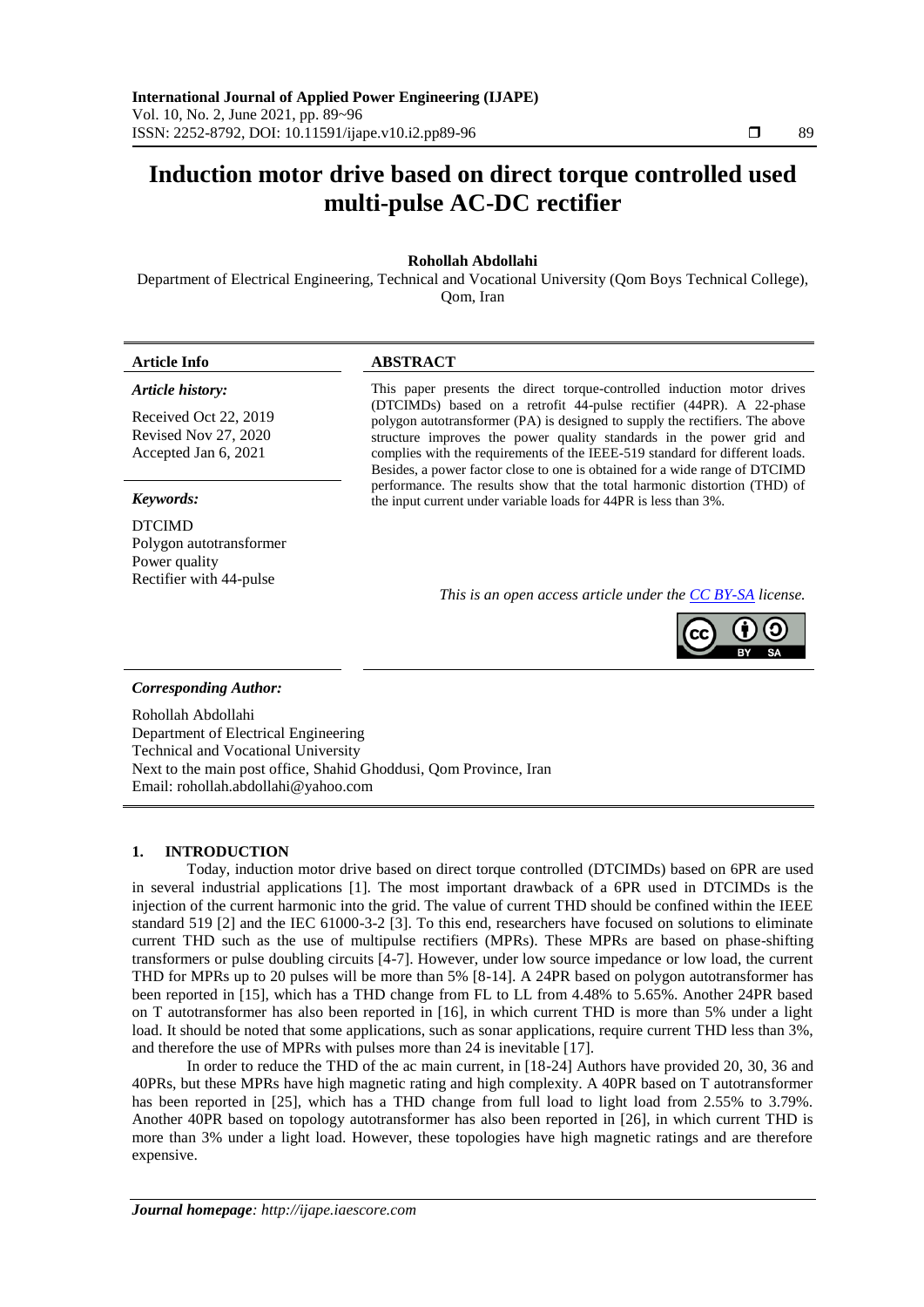Increasing the number of pulses reduces the current THD but with the additional complexity and cost of MPRs [27-33]. On the other hand, the use of passive or active filters can also lead to current THD reduction [34-40]. But passive filters lead to additional losses, and their efficiency is strongly influenced by frequency changes. Active filters are also very expensive and have a complex structure. Using MPRs is one of the most suitable methods for current THD reduction. In this paper, a DTCIMD based on 44PR is proposed with a novel polygon autotransformer to current THD reduction, as shown in Figure 1.



Figure 1. Proposed DTCIMD fed with 44PR

#### **2. PROPOSED 44PR**

In Figure 1, the DTCIMD fed with 44PR is presented. The proposed 44PR includes two 22PR, and an 11-phase polygon autotransformer, and two IPT. The main task of the autotransformer is to produce two series of 11-phase voltage with a phase shift of 8.18 degrees. However, the main task of the IPT in this configuration is to guarantee that the voltages of the two 11-phase autotransformer's outputs are operating independently. In Figure 2 the phasor diagram of the 11-phase autotransformer for the 28-pulse rectifier is depicted. The harmonics are eliminated with a minimum phase displacement of 8.18°. Two sets of 7 phases with the phase shift of 4.09° are generated by the 11-phase autotransformers for each bridge. The two sets of the 11-phase autotransformer output voltage are connected to the 22PR. We assume  $(V_{a1}$  to  $V_{a11})$  and  $(V_{b1}$  to  $V_{b11}$ ) for the first and second rectifiers, the three-phase voltages of primary windings and voltage of the 11 phases applied to the windings is assumed to be as follows:

$$
V_A = V_s \angle 0^\circ V_B = V_s \angle -120^\circ, V_C = V_s \angle 120^\circ.
$$
 (1)

Input voltages for two 22PRs are:

$$
V_{a1} = V_s \angle + 4.09^\circ, V_{a2} = V_s \angle - 28.637^\circ, V_{a3} = V_s \angle - 61.364^\circ,
$$
  
\n
$$
V_{a4} = V_s \angle - 94.091^\circ, V_{a5} = V_s \angle - 126.818^\circ, V_{a6} = V_s \angle - 159.545^\circ,
$$
  
\n
$$
V_{a7} = V_s \angle - 192.272^\circ, V_{a8} = V_s \angle - 224.999^\circ, V_{a9} = V_s \angle - 257.726^\circ, V_{a10} =
$$
  
\n
$$
V_{b1} = V_s \angle - 290.453^\circ, V_{a11} = V_s \angle - 323.18^\circ.
$$
  
\n
$$
V_{b1} = V_s \angle - 4.09^\circ, V_{b2} = V_s \angle - 36.817^\circ, V_{b3} = V_s \angle - 69.544^\circ,
$$
  
\n
$$
V_{b4} = V_s \angle - 102.271^\circ, V_{b5} = V_s \angle - 134.998^\circ, V_{b6} = V_s \angle - 167.725^\circ,
$$
  
\n
$$
V_{b7} = V_s \angle - 200.452^\circ, V_{b8} = V_s \angle - 233.179^\circ, V_{b9} = V_s \angle - 265.906^\circ,
$$

$$
V_{b7} = V_s \angle -298.633^\circ, V_{b8} = V_s \angle -331.36^\circ. \tag{3}
$$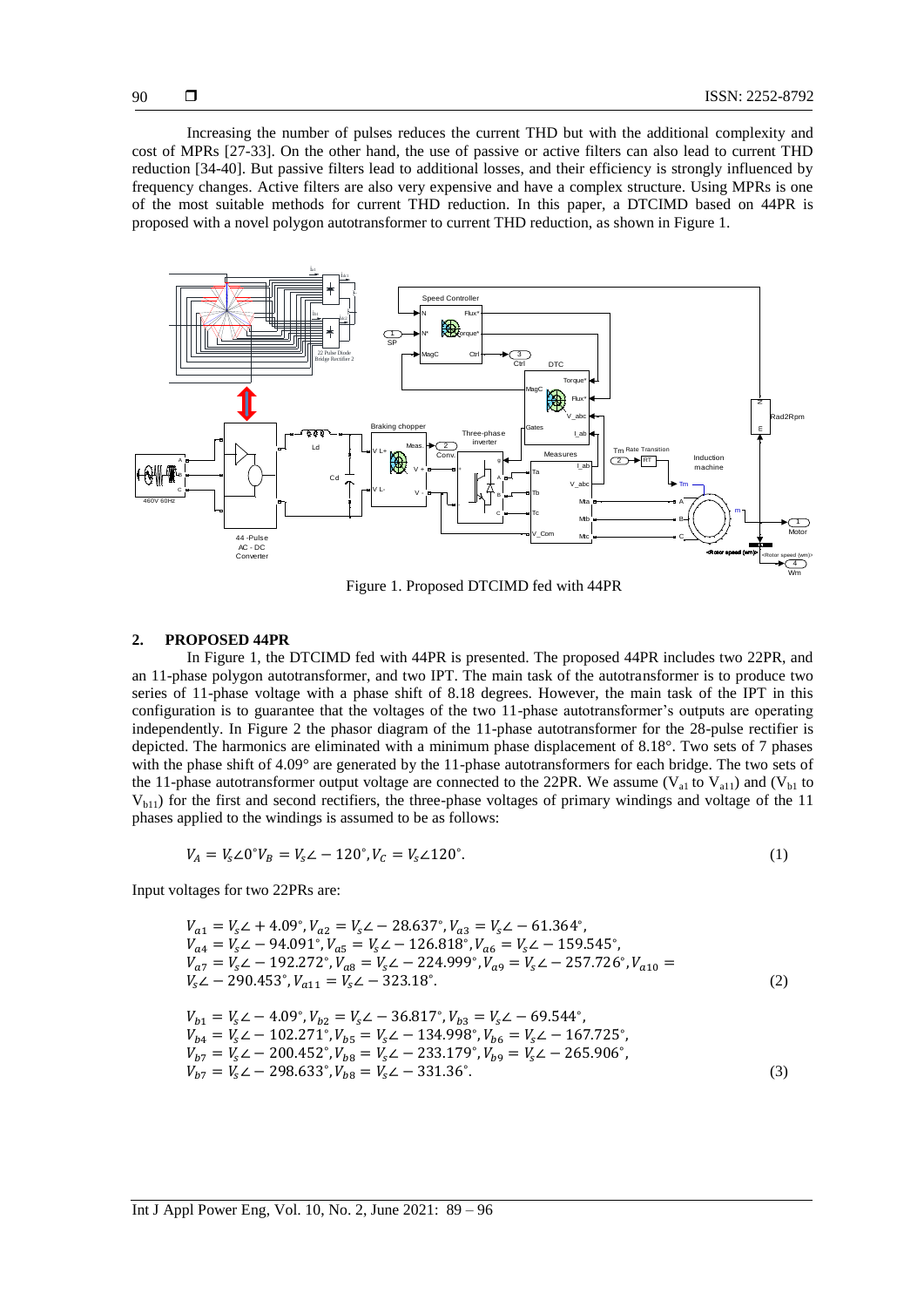



Figure 2. Phasor diagram and representation of 11-phase autotransformer for proposed 44PR

In the 44PR, the output voltage is 20% higher than the traditional rectifier with six-pulse. Therefore, to use for retrofit applications it is necessary to decline the output voltage to 20% through the recalculation of the number of winding. Accordingly, the number of turns of the 11-phase autotransformer winding for retrofit applications is modified as  $K_1$  to  $K_{22}$  is equal to 0.11, 0.09, 0.18, 0.13, 0.22, 0.17, 0.40, 0.21, 0.47, 0.21, 0.17, 0.12, 0.14, 0.07, 0.11, 0.01, 0.13, 0.05, 0.24, 0.18, 0.29, and 0.20.

## **3. SIMULATION USING MATLAB/SIMULINK**

The multi-winding transformer block in Simulink/Matlab software is utilized to evaluate the performance of the proposed 44PR configuration as shown in Figure 3. The three-phase input voltage' value is 460/60 Hz and the motor is 4-pole and 50 hp. Also, detailed information on DTCIMD is listed in the appendix.



Figure 3. Simulink model of proposed 11-phase autotransformer winding

### **4. STUDY VALIDATION**

The 44PR Simulink diagram is shown in Figure 4. The simulation results are shown in Figures 5-9. The output voltage of the 11-phase autotransformer with an 8.18° phase shift is shown in Figure 5(a). The 44PR output voltage is shown in Figure 5(b). It should be noted that this 44PR is suitable for retrofit applications. Because the average output voltage of the proposed 44PR is 609 V, and is equal to the average output voltage of a 6PR (608 V). The dynamic response of DTCIMD based on 6PR and proposed 44PR are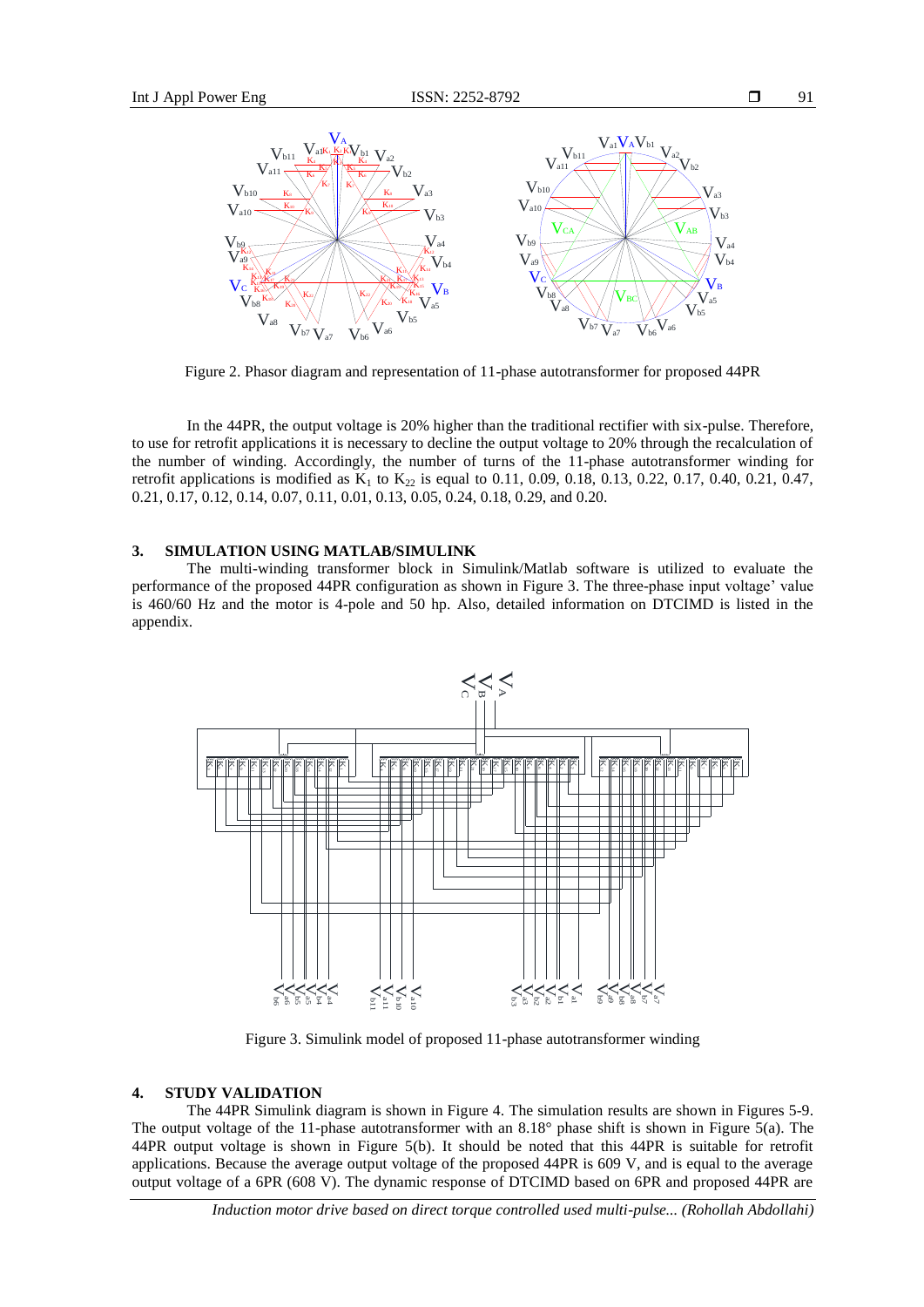shown in Figures 6(a)-(b) respectively. The input current and harmonic FFT of 6PR and 44PR are shown in Figures 7-8, respectively to check their compliance with the standard limitations. Finally, the 44PR offers excellent performance in improving power quality indicators under FL and LL conditions.



Figures 4. The Simulink 44PR block diagram



Figure 5. The output voltage of, (a) 11-phase autotransformer, (b) 44PR



Figure 6. Dynamic response of DTCIMD based on, (a) 6PR, (b) Proposed 44PR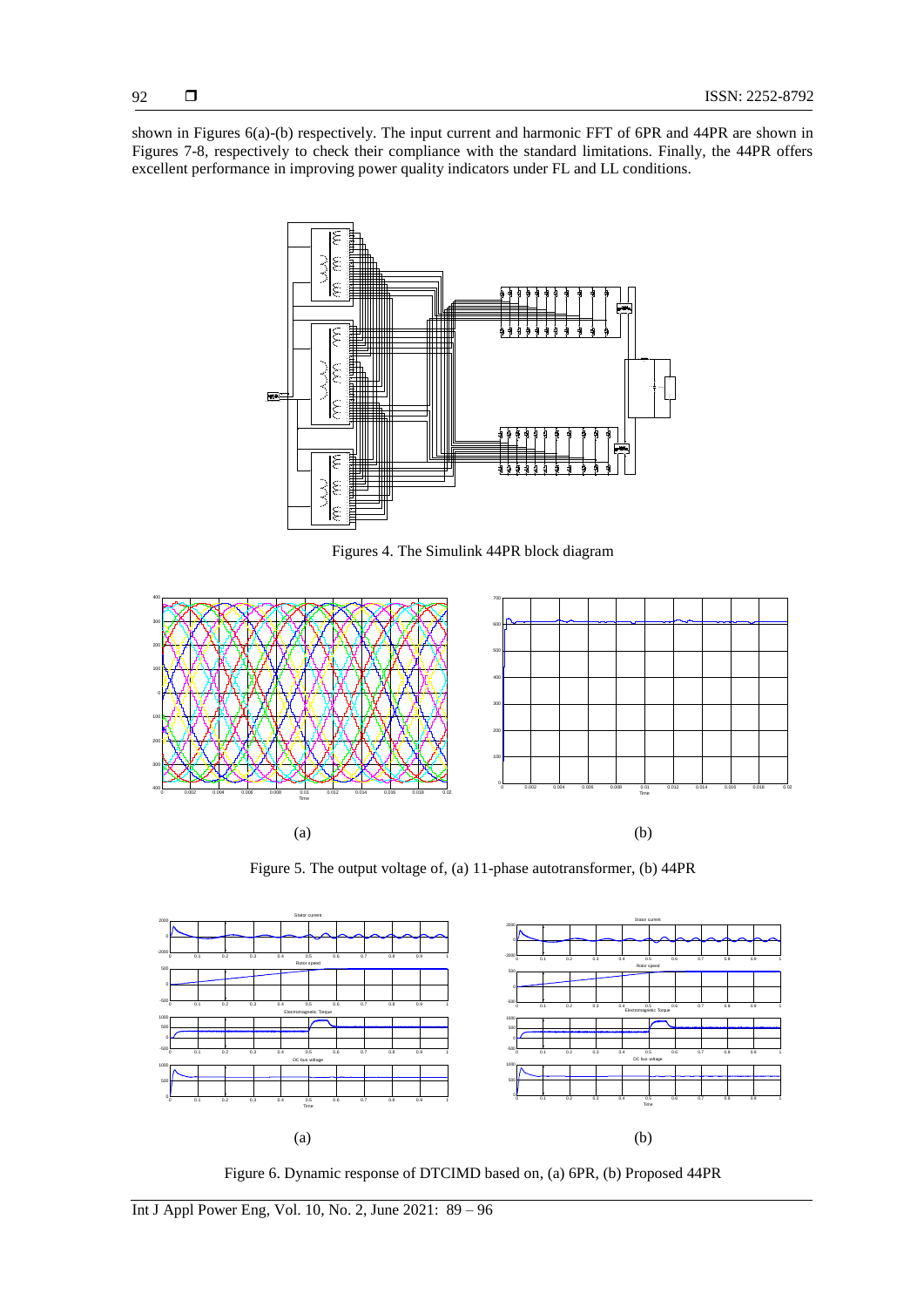As shown in Figure 7, the current THD of the 6PR is very high, equal to 28.53% at full load (FL) and 52.52% at light load (LL), which is outside the standard limit. As shown in Figure 8, in proposed 44PR, at FL the current THD is 1.89% and the power factor is 0.9971, and at LL, the THD current is 2.97% and the power factor is 0.9965. This confirms that the current THD proposed 44PR is always less than 3% and is suitable for sonar applications. The power quality indicators for 6PR, 40PR [25], 40PR [26], and 44PR are listed in Table 1. The 40PR based on T and polygon autotransformer for reducing current THD has been reported in [25] and [26] respectively. But in these topologies under light load conditions, the current THD is more than 3%.



Figure 7. The input current and harmonic FFT of 6PR, (a) under light, (b) full light



Figure 8. The input current and harmonic FFT of 44PR under (a) under light, (b) full light

Table 1. Evaluation of power quality indicators from DTCIMD fed with 6PR, 40PR [25], 40PR [26], and proposed 44PR

| PIUPUSUU TTI IV |            |         |         |            |       |            |       |              |       |              |       |            |       |
|-----------------|------------|---------|---------|------------|-------|------------|-------|--------------|-------|--------------|-------|------------|-------|
| No              | Structured | % THD   | AC      | %THD of AC |       | Distortion |       | Displacement |       | Power factor |       | DC voltage |       |
|                 |            | of AC   | current | current    |       | factor     |       | factor       |       |              |       |            |       |
|                 |            | voltage | (A)     |            |       |            |       |              |       |              |       |            |       |
|                 |            |         | Light   | Full       | Light | Light      | Full  | Light        | Full  | Light        | Full  | Light      | Full  |
|                 |            |         | load    | load       | load  | load       | load  | load         | load  | load         | load  | load       | load  |
|                 | 6PR        | 5.63    | 10.25   | 52.56      | 52.80 | 28.52      | 0.959 | 0.985        | 0.988 | 0.872        | 0.948 | 616.6      | 607.9 |
|                 | 40PR [25]  | 2.57    | 10.51   | 52.59      | 3.79  | 2.55       | 0.999 | 0.999        | 0.999 | 0.998        | 0.998 | 610.5      | 607.5 |
|                 | 40PR [26]  | 3.138   | 10.51   | 52.59      | 3.851 | 2.226      | 0.999 | 0.997        | 0.999 | 0.998        | 0.998 | 695.3      | 680.5 |
| 4               | Proposed   | 1.68    | 10.62   | 53.34      | 2.94  | 1.89       | 0.999 | 0.997        | 0.997 | 0.996        | 0.997 | 613.1      | 609.1 |
|                 | 44PR       |         |         |            |       |            |       |              |       |              |       |            |       |

*Induction motor drive based on direct torque controlled used multi-pulse... (Rohollah Abdollahi)*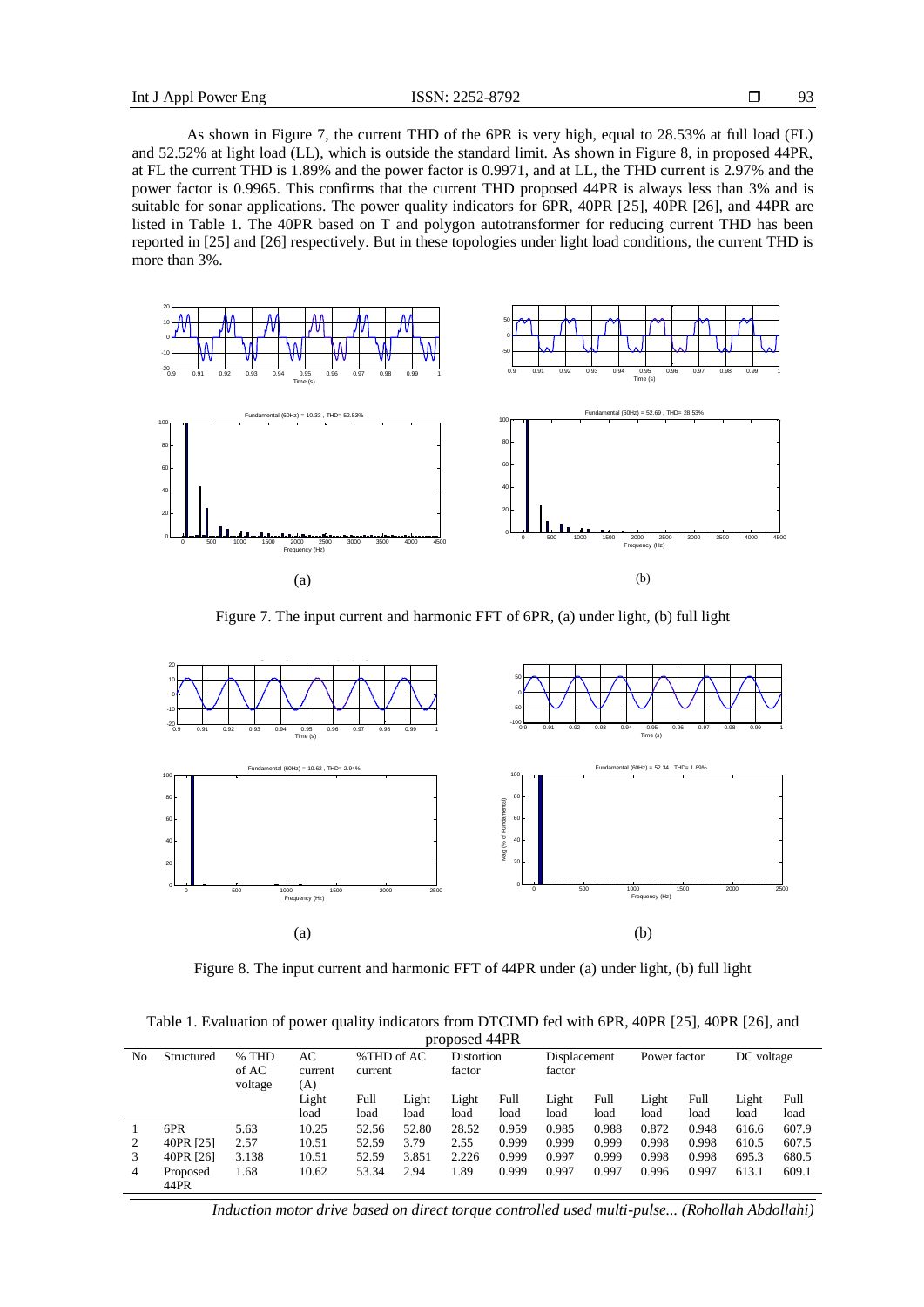Table 2 shows the effect of the load change on different power quality indicators. Also, the current THD and power factor variation for 6PR and 44PR are shown in the Figure 9. The results show that under different load conditions, the current THD is always less than 3% and the power factor is always higher than 0.99 for the proposed 44PR.

| Table 2. The effect of load change on power quality indices of proposed PR |  |  |  |
|----------------------------------------------------------------------------|--|--|--|
|----------------------------------------------------------------------------|--|--|--|

| Load $(\%)$ | THD $(\%)$ |      | CF of Is | DF     | <b>DPF</b> | PF     | RF(%) | Vdc(V) |
|-------------|------------|------|----------|--------|------------|--------|-------|--------|
|             | Is         | Vs   |          |        |            |        |       |        |
| 20          | 2.94       | 0.72 | 1.413    | 0.9987 | 0.9978     | 0.9965 | 0.002 | 613    |
| 40          | 2.44       | 1.08 | 1.413    | 0.9994 | 0.9977     | 0.9971 | 0.003 | 612    |
| 60          | 2.20       | 1.27 | 1.414    | 0.9996 | 0.9976     | 0.9972 | 0.005 | 611    |
| 80          | 2.03       | 1.51 | 1.414    | 0.9997 | 0.9974     | 0.9971 | 0.002 | 610    |
| 100         | 1.89       | 1.68 | 1.414    | 0.9997 | 0.9974     | 0.9971 | 0.005 | 609    |



Figure 9. (a) The current THD, (b) Power factor variation for 6PR and 44PR

The kVA rating of the components in the 44PR is calculated as [4]:

 $kVA = 0.5\sum V_{winding} I_{winding}$  (4)

where *Vwinding* and *Iwinding* indicate the full load voltage and current of the winding. The kVA ratings of the 11 phase autotransformer and interphase transformer (IPT) are 42.57% and 0.45% of the load rating. It should be noted that to current THD <3%, the 44PR requires 43.02% of the load rating. This rating is lower than many other MPRs. Table 3 shows a comparison of the 44PR with the 40PR [25] and the 40PR [26] in terms of the kVA rating and the price of the. The estimated price is 5 times the kVA rating of the autotransformer. The results show that the proposed 44PR costs less than 40PRs [25-26]. Also, at full load, the efficiency of the proposed 44PR is 97.8%.

Table 3. Comparison of kVA rating and cost in 40PR [24], 40PR [25], and proposed 44PR

| System configuration | Magnetic ratings<br>kVA rating of<br>autotransformer<br>(% of load) | ZSBT kVA<br>rating | <b>IPT kVA</b><br>rating | Sum kVA<br>rating | Diodes<br>number | Estimated price (\$) |
|----------------------|---------------------------------------------------------------------|--------------------|--------------------------|-------------------|------------------|----------------------|
| 40PR [24]            | 61.29                                                               | 2.15               | 0.54                     | 63.98             | 42               | 413.56               |
| 40PR [25]            | 53.72                                                               | 2.83               | 0.71                     | 57.26             | 42               | 379.96               |
| Proposed 44PR        | 42.57                                                               |                    | 0.45                     | 43.02             | 44               | 310.99               |

#### **5. CONCLUSION**

This paper presents a DTCIMD based on 44PR. The 44PR consists of an 11-phase retrofit autotransformer. The results show that the current THD at various load is less than 3% and the power factor is higher than 99%. Also, the kVA rate and the cost of the proposed 44PR are lower than similar MPRs. In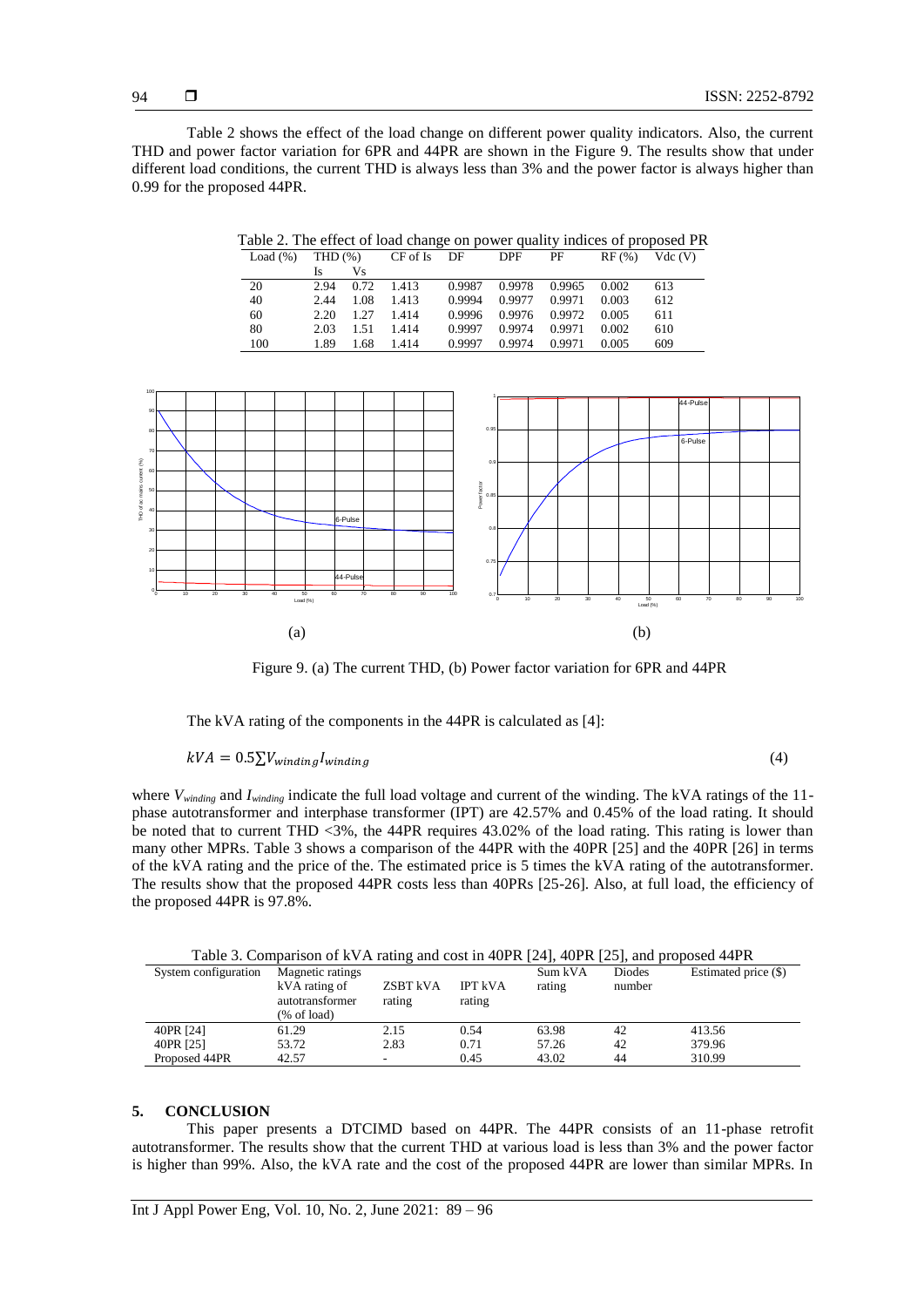summary, reducing the input current THD, increasing the power factor along with the lower kVA rate and lower cost are the main advantages of the proposed 44PR.

#### **APPENDIX**

DTCIMD Specifications Source impedance :  $Z_s = 3\%$ . Induction motor : R<sub>s</sub> = 0.0148 Ω; R<sub>r</sub> = 0.0092 Ω; X<sub>ls</sub> = 1.14Ω; X<sub>lr</sub> = 1.14 Ω, X<sub>Lm</sub> = 3.94 Ω, J = 3.1 Kg· m<sup>2</sup>. Controller :  $K_i = 2000$ ,  $K_p = 300$ .<br>DC link :  $C_d = 3200 \text{ µF}$ ,  $L_d = 2$ :  $C_d = 3200 \mu F$ ,  $L_d = 2 \mu H$ .

#### **REFERENCE**

- [1] B. K. Bose, "Modern Power Electronics and AC Drives," *Singapore: Pearson Education*, 1998.
- [2] IEEE Standard 519-1992, "IEEE recommended practices and requirements for harmonic control in electrical power systems," *New York: IEEE Inc*., 1992.
- [3] IEC Standard 61000-3-2:2004, "Limits for harmonic current emissions," *International Electromechanical Commission*, 2004.
- [4] D. A. Paice, "Power electronic converter harmonics: multipulse methods for clean power," *New York: IEEE Press*, 1996.
- [5] R. Abdollahi and A. Jalilian, "Application of pulse doubling in star-connected autotransformer based 12-pulse AC-DC converter for power quality improvement," *International Journal of Electrical and Electronics Engineering*, vol. 5, no. 4, pp. 280-288, 2011.
- [6] D. A. Paice, "Fifteen-phase autotransformer," *U. S. Patent 7719858*, May 2010.
- [7] B. Singh, S. Gairola, B. N. Singh, A. Chandra, and K. Al-Haddad, "Multipulse AC-DC converters for improving power quality: A review," *IEEE Transactions on Power Electronics*, vol. 23, no. 1, pp. 260-281, Jan. 2008.
- [8] B. Singh, G. Bhuvaneswari, and V. Garg, "Harmonic mitigation using12-pulse AC-DC converter in vectorcontrolled induction motor drives," *IEEE Trans. Power Delivery*, vol. 21, no. 3, pp. 1483-1492, Jul. 2006.
- [9] S. Choi, P. N. Enjeti, H. H. Lee, and I. J. Pitel, "A new active interphase reactor for 12-pulse rectifiers provides clean power utility interface," *IEEE Trans. Ind. Appl*., vol. 32, no. 6, pp. 1304-1311, 1996.
- [10] F. J. Chivite-Zabalza, A. J. Forsyth, and D. R. Trainer, "Analysis and practical evaluation of an 18-pulse rectifier for aerospace applications," *Proc. 2nd Int. Conf. Power Electron. Mach.Drives (PEMD),* vol. 1, pp. 338-343, 2004.
- [11] B. Singh, G. Bhuvaneswari, and V. Garg, "Harmonic mitigation in AC-DC converters for vector-controlled induction motor drives," *IEEE Transactions on Energy Conversion*, vol. 22, no. 3, pp. 637-646, Sept. 2007.
- [12] R. Abdollahi, "Design and experimental verification of 20-Pulse AC-DC converter for retrofit applications and harmonic mitigation," *Journal of Circuits, Systems and Computers*, vol. 26, no. 10, pp. 1750147, 2017, doi: 10.1142/S021812661750147X.
- [13] B. Singh, G. Bhuvaneswari, and V. Garg, "A novel polygon based 18-pulse AC-DC converter for vector-controlled induction motor drives," *IEEE Transactions on Power Electronics*, vol. 22, no. 2, Mar. 2007.
- [14] B. Singh, V. Garg, and G. Bhuvaneswari, "A novel T-connected autotransformer-based 18-Pulse AC-DC converter for harmonic mitigation in adjustable-speed induction-motor drives," *IEEE Transactions on Industrial Electronics*, vol. 54, no. 5, pp. 2500-2511, Oct. 2007.
- [15] B. Singh, V. Garg, and G. Bhuvaneswari, "Polygon-connected autotransformer-based 24-pulse AC-DC converter for vector-controlled induction-motor drives," *IEEE Transactions on Industrial Electronics*, vol. 55, no. 1, pp. 197- 208, Jan. 2008.
- [16] B. Singh, G. Bhuvaneswari, and V. Garg, "T-connected autotransformer-based 24-pulse AC-DC converter for variable frequency induction motor drives," *IEEE Transactions on Energy Conversion*, vol. 21, no. 3, pp. 663- 672, Sept. 2006.
- [17] R. Hammond, L. Johnson, A. Shimp, and D. Harder, "Magnetic solutions to line current harmonic reduction," *Proc. Conf. Power-Con.*, pp. 354-364, 1994.
- [18] S. Prakash, R. Kalpana, B. Singh, and G. Bhuvaneswari, "A 20-pulse asymmetric multiphase staggering autoconfigured transformer for power quality improvement," *IEEE Trans. on Power Electron*., vol. 33, no. 2, pp. 917-925, Feb. 2018.
- [19] B. Singh, G. Bhuvaneswari, and V. Garg, "An improved power-quality 30-pulse AC-DC for varying loads," *IEEE Trans. on Power Delivery*, vol. 22, no. 2, pp. 1179-1187, Apr. 2006.
- [20] Ch. Xiao-Qiang, H. Chun-Ling, Q. Hao, and L. Min, "Thirty-six pulse rectifier scheme based on zigzag autoconnected transformer," *Archives of Electrical Engineering*, vol. 65, no. 1, pp. 117-132, Mar. 2016.
- [21] B. Singh and S. Gairola, "Design and development of a 36-pulse AC-DC converter for vector-controlled induction motor drive," *Proc. IEEE Conf. Power Electron. Drives Syst. PEDS'07*, 2007.
- [22] Y. Lian, Sh. Yang, H. Ben, and W. Yang, "A 36-pulse diode rectifier with an unconventional interphase reactor," *Energies*, vol. 12, no. 5, 2019, doi: 10.3390/en12050820.
- [23] I. Araujo-Vargas, A. J. Forsyth, and F. J. Chivite-Zabalza, "Capacitor voltage-balancing techniques for a multipulse rectifier with active injection," *IEEE Trans. on Ind. Appl*., vol. 47, no. 1, pp. 185-198, Jan.-Feb. 2011.
- [24] R. Abdollahi, "T-connected autotransformer-based 40-pulse AC-DC converter for power quality improvement," *Patent 8982595*, Mar. 2015.